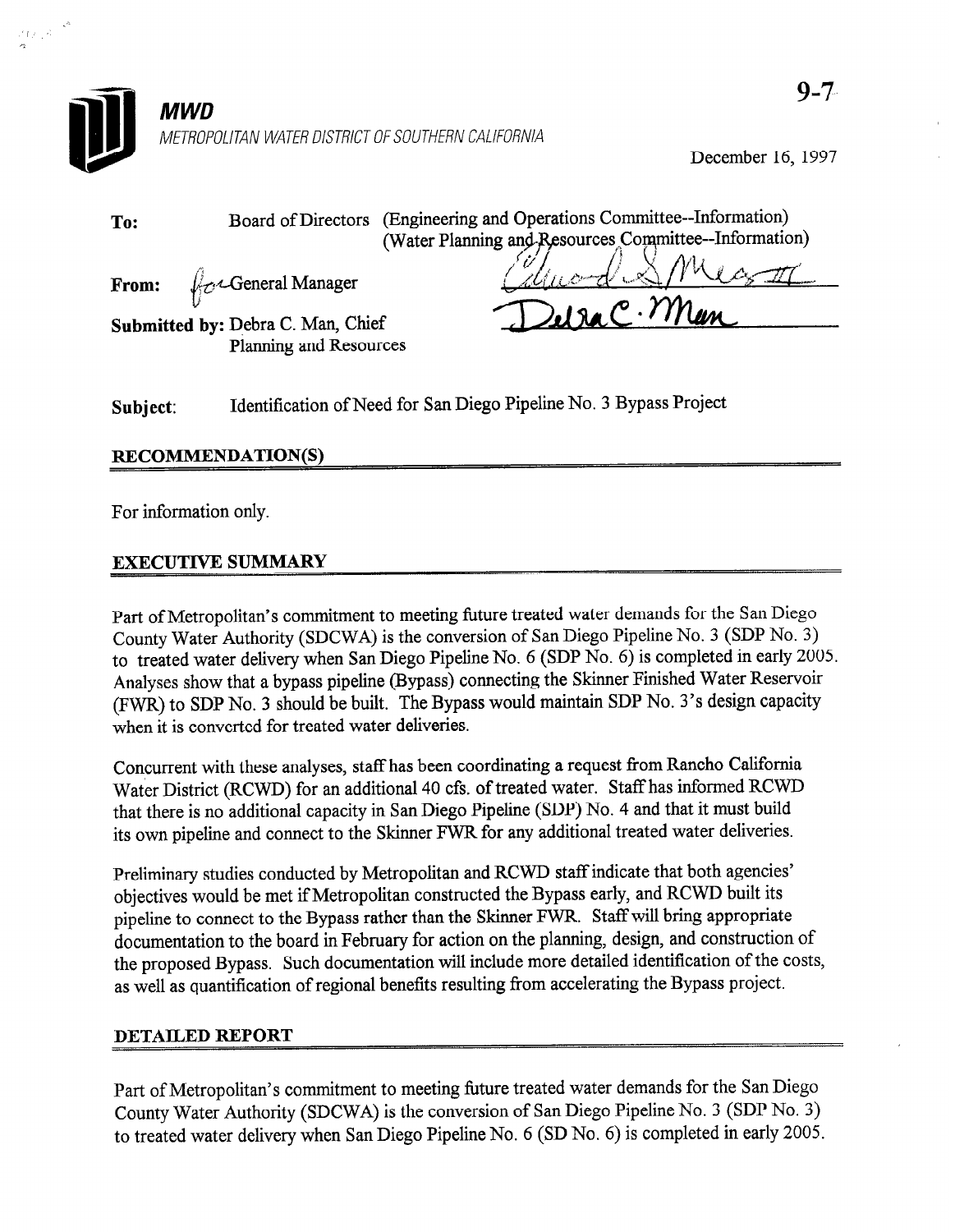j

Recent hydraulic analyses performed by staff indicate that if San Diego Pipeline No. 3 were converted by connecting directly to the Skinner Finished Water Reservoir (FWR), hydraulic constraints downstream would significantly reduce treated water flows in SDP No. 3 below its design capacity. In order to assure maximum capacity for treated water deliveries for SDP No. 3 in the future, a bypass connecting the Skinner FWR to SDP No. 3 is required. This proposed facility is identified as the San Diego Pipeline No. 3 Bypass (Bypass). The Bypass would connect the Skinner FWR to SDP No. 3 at a point downstream of the existing hydraulic constraint.

The EIR for SDP No. 6 identified the conversion of SDP No. 3 to treated water deliveries, but did not specify how. The hydraulic analyses described above would have been performed shortly after 2000, as part of the planning process for the SDP No. 3 conversion in 2005. The analyses have been conducted now to coordinate Metropolitan's future facility needs with those from Ranch0 California Water District, a subagency of Western MWD and Eastern MWD.

Staff has been coordinating a request from Rancho California Water District (RCWD) for an additional 40 cfs. of treated water deliveries from the Skinner plant. RCWD currently takes deliveries through 3 connections on San Diego Pipeline (SDP) No. 4. Staff has informed RCWD that there is no additional capacity in SDP No. 4 and that it must build its own pipeline and connect to the Skinner FWR for any additional treated water deliveries. RCWD demands have been accelerating in recent years, and they have identified a need for additional treated water deliveries from Skinner by 2001-02, plus additional demands beyond that period.

Preliminary studies conducted by Metropolitan and RCWD staff indicate that both agencies' objectives would be met if Metropolitan constructed the Bypass early, and Rancho California built its pipeline to connect to the Bypass rather than the Skinner FWR. The benefits from this course of action would be the following:

- o RCWD's request for additional treated water deliveries is met without connecting directly to Skinner FWR.
- o Metropolitan's proposed bypass will meet future treated water capacity objectives for  $SDP$  N<sub>o</sub> $3$ .
- o Minimizes the total cost to the region required to accommodate facilities.
- o Efficiently meets needed connections for treated water deliveries out of Skinner FWR.

Costs incurred by Metropolitan as a result of these actions would be:

- o Approximately \$9 million for planning, design, and construction of the Bypass, with a proposed on-line date of 2005.
- o An estimated cost to Metropolitan of approximately \$400,000 from accelerating the Bypass from 2005 to 2001-2.